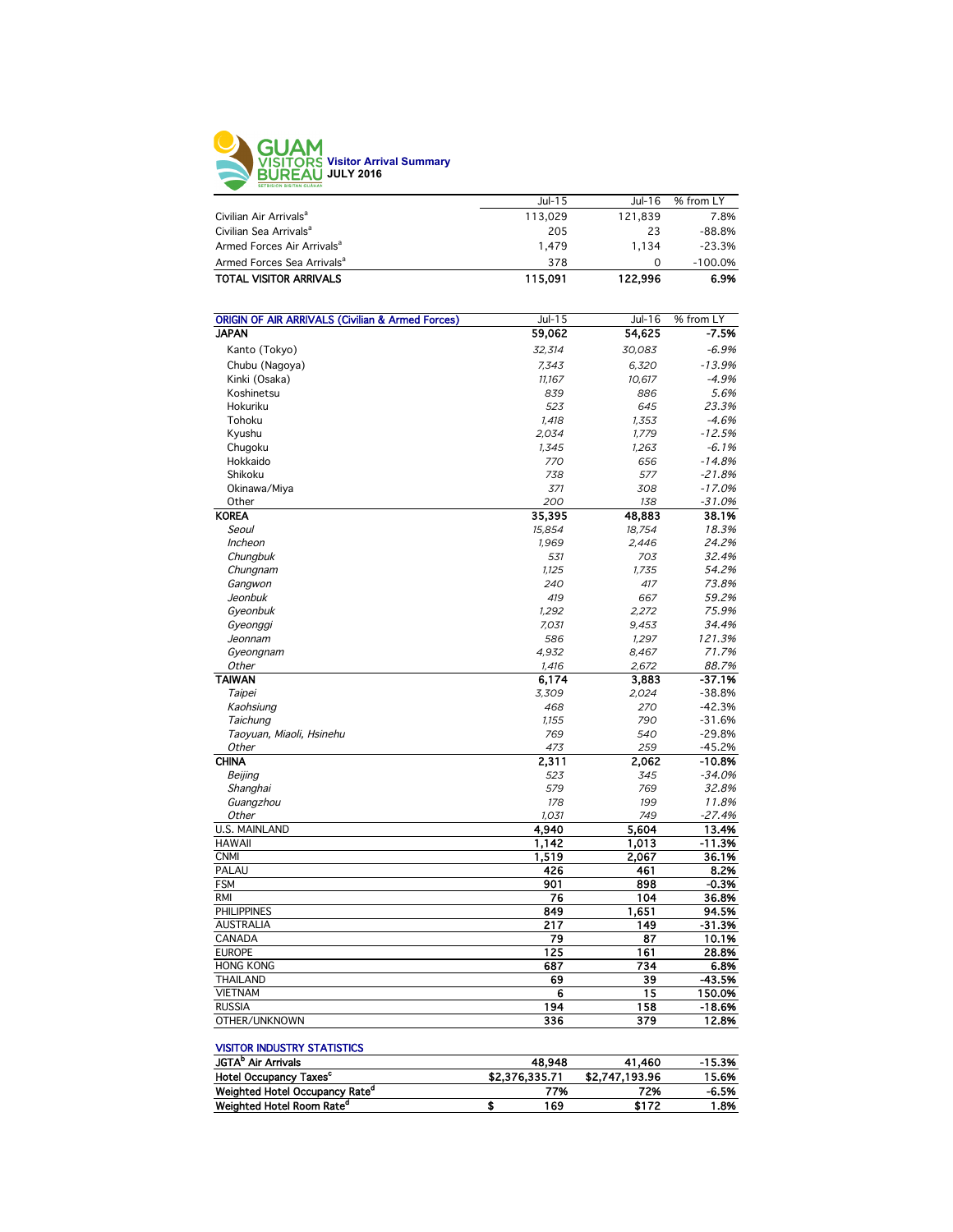**Guam Visitors Bureau JULY 2016 Preliminary Visitor Arrival Summary Calendar Year-to-Date 2015/16 • Fiscal Year-to-Date 2015/16** 

|                                                                             | CYTD 2015          | CYTD 2016          |                  | <b>FYTD 2015</b>    | <b>FYTD 2016</b>    |                    |
|-----------------------------------------------------------------------------|--------------------|--------------------|------------------|---------------------|---------------------|--------------------|
|                                                                             | (Jan - Jul '15)    | (Jan - Jul '16)    | % from LY        | (Oct '14 - Jul '15) | (Oct '15 - Jul '16) | % from LY          |
| Air Arrivals <sup>a</sup>                                                   | 780,689            | 856,472            | 9.7%             | 1,105,609           | 1,220,701           | 10.4%              |
| Sea Arrivals <sup>a</sup>                                                   | 5,478              | 9,622              | 75.6%            | 10,502              | 11,856              | 12.9%              |
| <b>TOTAL VISITOR ARRIVALS</b>                                               | 786,167            | 866,094            | 10.2%            | 1,116,111           | 1,232,557           | 10.4%              |
|                                                                             |                    |                    |                  |                     |                     |                    |
|                                                                             | CYTD 2015          | CYTD 2016          |                  | <b>FYTD 2015</b>    | <b>FYTD 2016</b>    |                    |
| <b>ORIGIN OF AIR ARRIVALS (Civilian &amp; Armed Forces)</b><br><b>JAPAN</b> | (Jan - Jul '15)    | (Jan - Jul '16)    | % from LY        | (Oct '14 - Jul '15) | (Oct '15 - Jul '16) | % from LY          |
| Kanto (Tokyo)                                                               | 441,887<br>212,909 | 419,619<br>206,879 | -5.0%<br>$-2.8%$ | 636,939<br>301,681  | 608,285<br>298,264  | $-4.5%$<br>$-1.1%$ |
| Chubu (Nagoya)                                                              | 61,232             | 53,600             | $-12.5%$         | 88,016              | 78,397              | $-10.9%$           |
| Kinki (Osaka)                                                               | 86,165             | 85,641             | $-0.6%$          | 126,501             | 124,984             | $-1.2%$            |
| Koshinetsu                                                                  | 9,704              | 8,892              | $-8.4%$          | 15,600              | 13,511              | $-13.4%$           |
| Hokuriku                                                                    | 6,108              | 6,193              | 1.4%             | 8,455               | 8,677               | 2.6%               |
| Tohoku                                                                      | 14,579             | 14,176             | $-2.8%$          | 22,016              | 20,724              | $-5.9%$            |
| Kyushu                                                                      | 20,728             | 16,366             | $-21.0%$         | 28,243              | 23,515              | $-16.7%$           |
| Chugoku                                                                     | 12,161             | 10,186             | $-16.2%$         | 18,913              | 15,440              | $-18.4%$           |
| Hokkaido                                                                    | 8,551              | 8,212              | $-4.0%$          | 12,522              | 11,296              | $-9.8%$            |
| Shikoku                                                                     | 6,052              | 5,538              | $-8.5%$          | 9,213               | 8,058               | $-12.5%$           |
| Okinawa/Miya                                                                | 2,375              | 2,554              | 7.5%             | 3,545               | 3,393               | $-4.3%$            |
| Other                                                                       | 1,323              | 1,382              | 4.5%             | 2,234               | 2,026               | $-9.3%$            |
| <b>KOREA</b>                                                                | 222,797            | 301,861            | 35.5%            | 305,484             | 428,336             | 40.2%              |
| Seoul                                                                       | 96,769             | 115,736            | 19.6%            | 133,705             | 166,874             | 24.8%              |
| Incheon                                                                     | 13,981             | 18,091             | 29.4%            | 19,352              | 25,943              | 34.1%              |
| Chungbuk                                                                    | 3,673              | 5,350              | 45.7%            | 5,178               | 7,621               | 47.2%              |
| Chungnam                                                                    | 7,921              | 11,798             | 48.9%            | 11,244              | 16,753              | 49.0%              |
| Gangwon                                                                     | 2,813              | 3,558              | 26.5%            | 3,783               | 5,147               | 36.1%              |
| Jeonbuk                                                                     | 3,370              | 4,355              | 29.2%            | 4,553               | 6,110               | 34.2%              |
| Gyeonbuk                                                                    | 8,075              | 12,576             | 55.7%<br>32.9%   | 10,836              | 17,796              | 64.2%<br>34.8%     |
| Gyeonggi<br>Jeonnam                                                         | 48,774<br>5,134    | 64,837<br>7,662    | 49.2%            | 68,546<br>6,912     | 92,410<br>10,436    | 51.0%              |
| Gyeongnam                                                                   | 24,353             | 44,213             | 81.6%            | 30,780              | 60,799              | 97.5%              |
| Other                                                                       | 7,934              | 13,685             | 72.5%            | 10,595              | 18,447              | 74.1%              |
| <b>TAIWAN</b>                                                               | 26,203             | 25,554             | $-2.5%$          | 35,339              | 34,580              | $-2.1%$            |
| Taipei                                                                      | 14,180             | 13,638             | $-3.8%$          | 19,564              | 18,702              | -4.4%              |
| Kaohsiung                                                                   | 1,850              | 1,709              | $-7.6%$          | 2,436               | 2,309               | $-5.2%$            |
| Taichung                                                                    | 4,803              | 5,094              | 6.1%             | 6,355               | 6,673               | 5.0%               |
| Taoyuan, Miaoli, Hsinehu                                                    | 3,480              | 3,374              | $-3.0%$          | 4,589               | 4,585               | $-0.1%$            |
| Other                                                                       | 1,890              | 1,739              | $-8.0%$          | 2,395               | 2,311               | $-3.5%$            |
| <b>CHINA</b>                                                                | 13,319             | 17,726             | 33.1%            | 17,855              | 22,371              | 25.3%              |
| Beijing                                                                     | 2,660              | 3,171              | 19.2%            | 4,010               | 4,097               | 2.2%               |
| Shanghai                                                                    | 4,078              | 5,594              | 37.2%            | 5,435               | 6,888               | 26.7%              |
| Guangzhou                                                                   | 835                | 1,505              | 80.2%            | 1,077               | 1,897               | 76.1%              |
| Other                                                                       | 5,746              | 7,456              | 29.8%            | 7,333               | 9,489               | 29.4%              |
| U.S. MAINLAND                                                               | 33,352             | 37,294             | 11.8%            | 46,444              | 51,013              | 9.8%               |
| <b>HAWAII</b>                                                               | 8,116              | 8,605              | 6.0%             | 11,450              | 11,813              | 3.2%               |
| <b>CNMI</b>                                                                 | 7,758              | 10,681             | 37.7%            | 11,254              | 14,754              | 31.1%              |
| PALAU                                                                       | 1,960              | 2,883              | 47.1%            | 2,846               | 4,257               | 49.6%              |
| <b>FSM</b><br><b>RMI</b>                                                    | 5,578<br>511       | 6,507<br>758       | 16.7%<br>48.3%   | 7,871<br>713        | 9,241<br>990        | 17.4%<br>38.8%     |
| <b>PHILIPPINES</b>                                                          | 6,587              | 11,540             | 75.2%            | 10,512              | 15,614              | 48.5%              |
| AUSTRALIA                                                                   | 1,848              | 1,498              | $-18.9%$         | 2,647               | 1,985               | -25.0%             |
| CANADA                                                                      | 581                | 586                | 0.9%             | 839                 | 812                 | $-3.2%$            |
| <b>EUROPE</b>                                                               | 891                | 1,146              | 28.6%            | 1,408               | 1,720               | 22.2%              |
| <b>HONG KONG</b>                                                            | 4,459              | 4,707              | 5.6%             | 6,735               | 7,226               | 7.3%               |
| <b>THAILAND</b>                                                             | 295                | 311                | 5.4%             | 364                 | 426                 | 17.0%              |
| <b>VIETNAM</b>                                                              | 108                | 121                | 12.0%            | 139                 | 164                 | 18.0%              |
| <b>RUSSIA</b>                                                               | 1,978              | 1,467              | $-25.8%$         | 3,283               | 2,314               | $-29.5%$           |
| OTHER/UNKNOWN                                                               | 2,461              | 3,608              | 46.6%            | 3,487               | 4,800               | 37.7%              |
|                                                                             |                    |                    |                  |                     |                     |                    |
| <b>VISITOR INDUSTRY STATISTICS</b>                                          |                    |                    |                  |                     |                     |                    |
| JGTA <sup>b</sup> Air Arrivals                                              | 391,500            | 348,916            | $-10.9%$         | 566,755             | 514,567             | $-9.2%$            |
| Hotel Occupancy Taxes <sup>c</sup>                                          | \$20,914,102.10    | \$23,148,653.54    | 10.7%            | \$28,927,913.64     | \$32,184,453.17     | 11.3%              |

Note: CYTD is Calendar Year-to-Date and FYTD is Fiscal Year-to-Date. 2012/3 visitor arrivals may exclude Armed Forces sea arrival statistics and may not be comparable to figures last year. Visitor statistics will be updated once the data is made available. Armed Forces sea arrivals exclude HP (home ported) or MSC (military sea command) personnel. Source: °Civilian air & sea arrivals. Customs Declaration<br>Forms, Customs & Quaran Government of Guam dGuam Hotel & Restaurant Association

Weighted Hotel Occupancy Rate<sup>d</sup> 75% 75% 0.0% 73% 75% 2.7% Weighted Hotel Room Rate<sup>d</sup> \$156 \$165 5.8% \$146 \$159 8.9%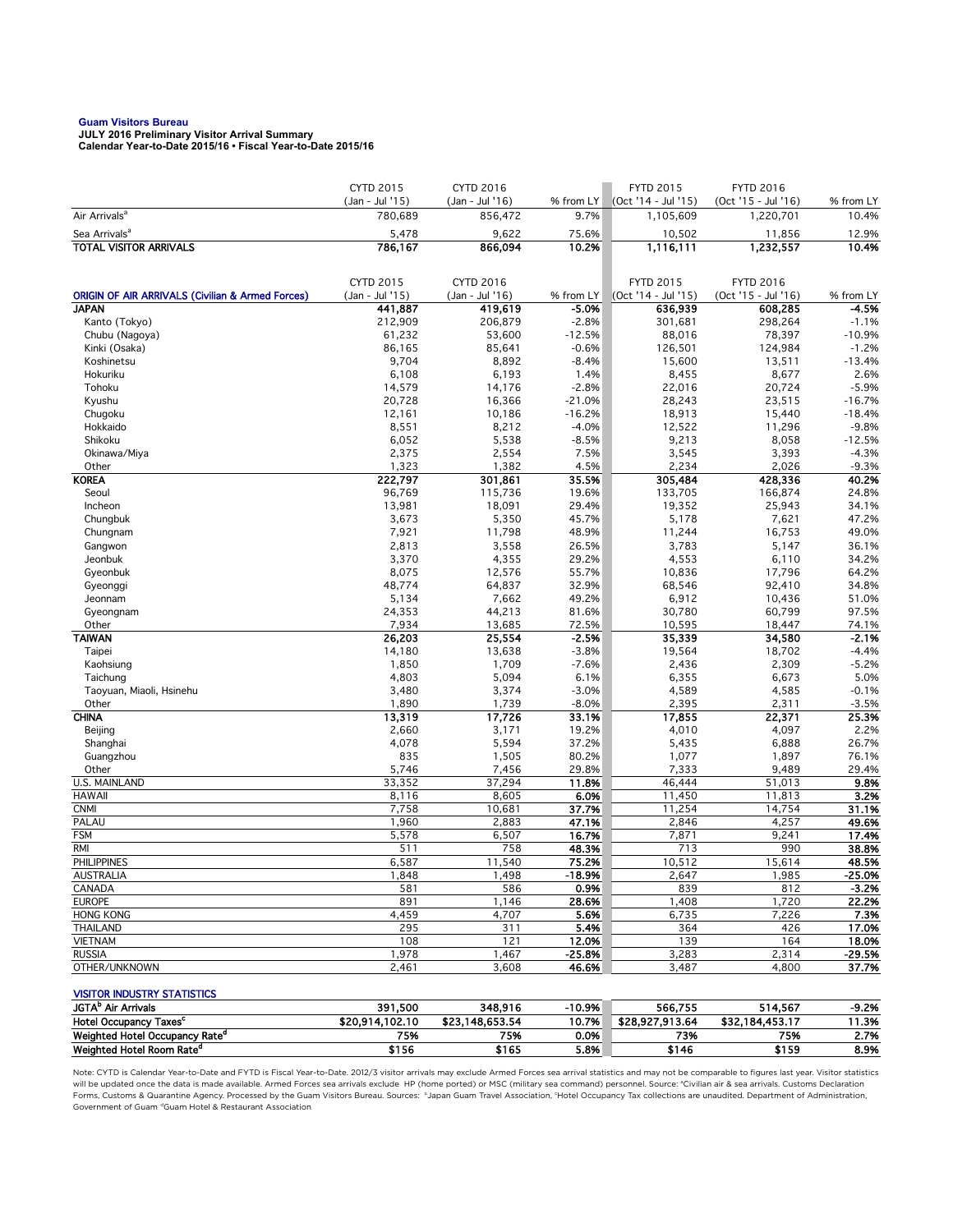

| <b>JULY</b>           |                          | $\overline{2}$           | 3                        |                          | 5               | 6                        |                          | 8                        | 9                        | 10 <sup>2</sup>          | 11                       | 12    | 13                       | 14                       | 15    | 16                       | Total  |
|-----------------------|--------------------------|--------------------------|--------------------------|--------------------------|-----------------|--------------------------|--------------------------|--------------------------|--------------------------|--------------------------|--------------------------|-------|--------------------------|--------------------------|-------|--------------------------|--------|
|                       | Fri                      | Sat                      | Sun                      | Mon                      | Tue             | Wed                      | Thu                      | Fri                      | Sat                      | Sun                      | Mon                      | Tue   | Wed                      | Thu                      | Fri   | Sat                      |        |
| <b>TOTAL CIV' AIR</b> | 4.223                    | 3.603                    | 4,404                    | 3.671                    | 3.180           | 3.621                    | 4.213                    | 4,283                    | 4,137                    | 4,551                    | 4.256                    | 3,604 | 3,837                    | 4.202                    | 3.759 | 3,814                    | 63,358 |
| Japan                 | 1,738                    | 1,830                    | .682                     | l.465                    | .496            | .541                     | 1,939                    | 1,944                    | 2,029                    | 1,857                    | ,845                     | 1,733 | 1,702                    | 2,034                    | 1,412 | 1,786                    | 28,033 |
| Korea                 | 1,825                    | .266                     | .953                     | 1,813                    | 1,196           | .297                     | 1,665                    | .859                     | 1,291                    | .865                     | .936                     | ,200  | 1.318                    | l,589                    | 1,814 | .273                     | 25,160 |
| Taiwan                | 135                      | 153                      | 272                      | $\overline{\phantom{0}}$ | 116             | 364                      | 2                        | 2                        | 213                      | 285                      |                          | 110   | 413                      | $\overline{\phantom{0}}$ | 116   | 123                      | 2,305  |
| China, P.R.C.         | 91                       | 32                       | 70                       | 130                      | 70              |                          | 62                       | 113                      | 55                       | 53                       | 118                      | 56    | 11                       | 65                       | 84    | 51                       | 1,072  |
| U.S. Mainland         | 155                      | 98                       | 184                      | 126                      | 126             | 229                      | 174                      | 156                      | 176                      | 241                      | 168                      | 207   | 157                      | 180                      | 138   | 222                      | 2,737  |
| Hawaii                | 28                       | 34                       | 29                       | 13                       | 18              | 30                       | 28                       | 21                       | 47                       | 48                       | 47                       | 39    | 43                       | 32                       | 25    | 37                       | 519    |
| <b>CNMI</b>           | 97                       | 56                       | $\overline{37}$          | 29                       | $\overline{29}$ | 70                       | $\overline{77}$          | 55                       | 81                       | 35                       | 57                       | 83    | 85                       | 89                       | 85    | 59                       | 1,024  |
| Palau                 | 29                       | 15                       | 9                        | 14                       | 9               | 11                       | 33                       | 46                       | 29                       | 17                       | 8                        | 5     | 2                        | 5                        | 23    | 15                       | 270    |
| <b>FSM</b>            | 6                        | 21                       | 28                       | 21                       | 21              | 24                       | 32                       | $\overline{\phantom{0}}$ | 36                       | 26                       | 32                       | 46    | 32                       | 36                       | 2     | 31                       | 401    |
| <b>RMI</b>            | $\overline{\phantom{a}}$ |                          | 3                        |                          | 3               |                          | 12                       |                          | 3                        | 3                        |                          | 5     | 3                        | 4                        | 3     |                          | 49     |
| Philippines           | 93                       | 40                       | 73                       | 34                       | 40              | 14                       | 106                      | 52                       | 86                       | 39                       | 15 <sup>15</sup>         | 60    | 28                       | 81                       | 40    | 114                      | 915    |
| Australia             | $\overline{\phantom{a}}$ | 3                        | $\overline{\mathcal{A}}$ | 5                        |                 | 3                        |                          | 4                        |                          | 2                        | 4                        | 5     | 14                       |                          | 5     | $\overline{\phantom{0}}$ | 59     |
| Canada                |                          |                          | 2                        | 4                        |                 | $\overline{2}$           | 2                        |                          | 6                        | $\overline{4}$           | 5                        | 3     | 3                        | $\sim$                   |       |                          | 35     |
| Europe                | $\overline{4}$           | $\overline{2}$           | $\overline{2}$           |                          | 8               |                          | 4                        | 3                        | 5                        | 6                        | 5                        | 12    | $\overline{\phantom{0}}$ | 5                        |       | 8                        | 66     |
| Hong Kong             | $\overline{ }$           | 41                       | 20                       |                          | 21              | 6                        | 34                       | 6                        | 58                       | 43                       | 5                        | 13    | 5                        | 48                       |       | 66                       | 373    |
| Thailand              | $\overline{\phantom{0}}$ |                          | 3                        |                          |                 | 3                        |                          |                          |                          | $\overline{\phantom{0}}$ |                          | C.    |                          |                          |       |                          | 19     |
| Vietnam               | $\overline{4}$           | ٠                        |                          | $\overline{\phantom{0}}$ |                 | $\overline{\phantom{0}}$ | $\overline{\phantom{0}}$ |                          | $\overline{\phantom{0}}$ |                          | $\overline{\phantom{0}}$ | 2     | ٠                        | $\overline{\phantom{0}}$ |       | 2                        | 10     |
| Russia                | $\overline{\mathcal{A}}$ | $\overline{\phantom{a}}$ | 16                       | 8                        | 14              | 8                        | 15                       | 5                        |                          | 10                       |                          | 9     |                          | 10 <sup>°</sup>          |       | 2                        | 106    |
| Other                 | 6                        | 9                        | 16                       | 8                        | 13              | $\overline{ }$           | 22                       | 9                        | 20                       | 16                       | $\overline{ }$           | 14    | 16                       | 22                       | 11    | 9                        | 205    |

*Note: July 2016 daily arrivals reflect Civilian Air arrivals only. Source: Guam Customs Declaration Forms, Customs & Quarantine Agency. Processed by the Guam Visitors Bureau.*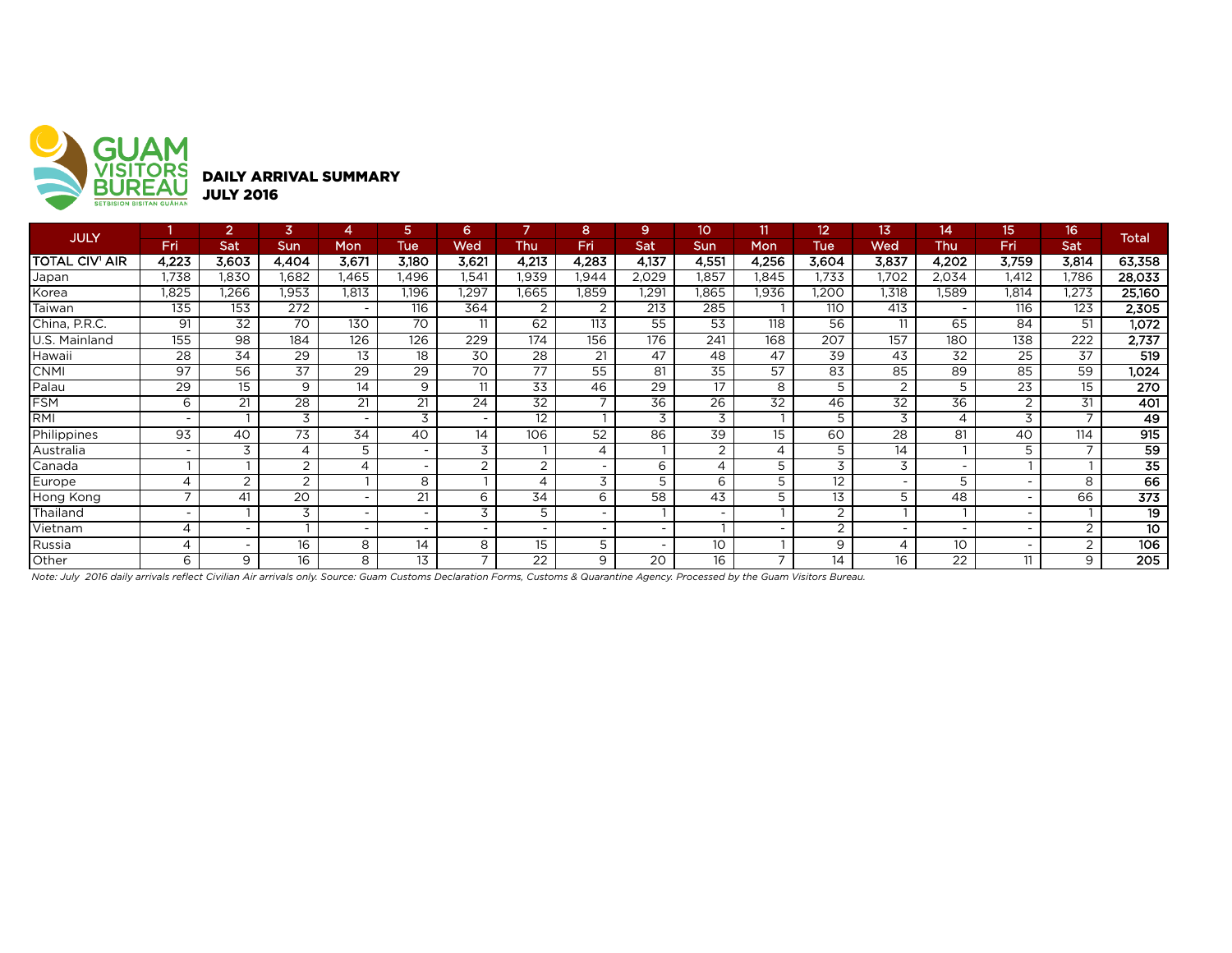

| <b>JULY</b>    | 17                       | 18    | 19                       | 20                       | 21             | $22^r$                   | 23                       | 24    | 25    | 26         | 27                       | 28                       | 29    | 30    | 31         | <b>Total</b>    |
|----------------|--------------------------|-------|--------------------------|--------------------------|----------------|--------------------------|--------------------------|-------|-------|------------|--------------------------|--------------------------|-------|-------|------------|-----------------|
|                | Sun                      | Mon   | Tue                      | Wed                      | Thu            | Fri                      | Sat                      | Sun   | Mon   | <b>Tue</b> | Wed                      | Thu                      | Fri   | Sat   | <b>Sun</b> |                 |
| TOTAL CIV' AIR | 3,723                    | 3,066 | 2,422                    | 3,292                    | 4,161          | 4,270                    | 3,882                    | 4,668 | 4,099 | 3,744      | 3,833                    | 4,411                    | 4,085 | 4,032 | 4,793      | 121,839         |
| Japan          | 1,288                    | 909   | 678                      | 1,239                    | 2,052          | 1.909                    | 2,009                    | 2,082 | 1.871 | 1,953      | .796                     | 2,341                    | 1,860 | 2,187 | 2,158      | 54,365          |
| Korea          | ,757                     | .673  | 1,155                    | 1,316                    | 1,591          | 1,787                    | .354                     | 1,878 | 1,798 | 1,166      | l,426                    | 1,545                    | 1,807 | 1,375 | 2,089      | 48,877          |
| Taiwan         | 176                      |       | 85                       | 237                      |                | 63                       | 60                       | 232   |       | 102        | 277                      |                          | 77    | 71    | 195        | 3,883           |
| China, P.R.C.  | 49                       | 126   | 32                       | 17                       | 47             | 104                      | 29                       | 56    | 128   | 43         | 38                       | 134                      | 98    | 48    | 40         | 2,061           |
| U.S. Mainland  | 195                      | 150   | 178                      | 219                      | 134            | 124                      | 148                      | 134   | 111   | 161        | 125                      | 113                      | 99    | 120   | 115        | 4,863           |
| Hawaii         | 48                       | 33    | 25                       | 26                       | 20             | 18                       | 19                       | 58    | 40    | 29         | 31                       | 13                       | 13    | 37    | 32         | 961             |
| <b>CNMI</b>    | 28                       | 53    | 97                       | 101                      | 113            | 118                      | 71                       | 43    | 71    | 73         | 47                       | 84                       | 69    | 33    | 42         | 2,067           |
| Palau          | 3                        | 8     | 10                       | 13                       | 8              | 21                       | 21                       | 8     | 12    | 19         | 6                        | 10                       | 15    | 35    | 2          | 461             |
| FSM            | 46                       | 21    | 34                       | 35                       | 46             | 58                       | $\overline{\phantom{a}}$ | 32    | 25    | 46         | 42                       | 41                       | 14    | 20    | 30         | 898             |
| RMI            | 3                        |       |                          | 6                        | 2              | 6                        | 11                       |       | 2     | 8          |                          | 4                        |       |       |            | 104             |
| Philippines    | 76                       | 44    | 46                       | 39                       | 70             | 27                       | 85                       | 49    | 17    | 77         | 21                       | 90                       | 17    | 52    | 24         | 1,649           |
| Australia      | 4                        | 5     | 6                        | 3                        | 3              | 3                        |                          | 5     | 6     |            |                          |                          | 3     |       | 10         | 113             |
| Canada         | 5                        | 9     | $\overline{\phantom{a}}$ | 3                        | 2              | $\overline{\phantom{0}}$ | 2                        | 2     |       | 3          | $\overline{\phantom{0}}$ | 2                        | 4     | 2     |            | $\overline{70}$ |
| Europe         | $\overline{\mathcal{A}}$ | 10    | 11                       | 16                       | $\overline{ }$ | 4                        | 5                        |       | 5     | 8          |                          | 5                        | 4     | 9     | 6          | 161             |
| Hong Kong      | 21                       | 5     | 51                       | ⇁                        | 38             | 8                        | 44                       | 65    |       | 39         | $\overline{ }$           | 19                       | 3     | 29    | 24         | 734             |
| Thailand       | 2                        | 2     | 3                        |                          |                |                          |                          |       |       |            | 3                        | 3                        | 2     |       |            | 39              |
| Vietnam        |                          |       |                          | $\overline{\phantom{0}}$ |                |                          | 4                        |       |       |            |                          |                          |       |       |            | 15              |
| Russia         | 8                        | 5     | 3                        | 10                       | 8              |                          | 4                        |       | 6     | 4          | $\overline{\phantom{0}}$ | $\overline{\phantom{a}}$ |       | 2     | 2          | 158             |
| Other          | 10                       | 12    | $\overline{ }$           | 5                        | 18             | 19                       | 8                        | 16    | 5     | 11         | 11                       | 4                        |       |       | 22         | 360             |

*Note: July 2016 daily arrivals reflect Civilian Air arrivals only. Source: Guam Customs Declaration Forms, Customs & Quarantine Agency. Processed by the Guam Visitors Bureau.*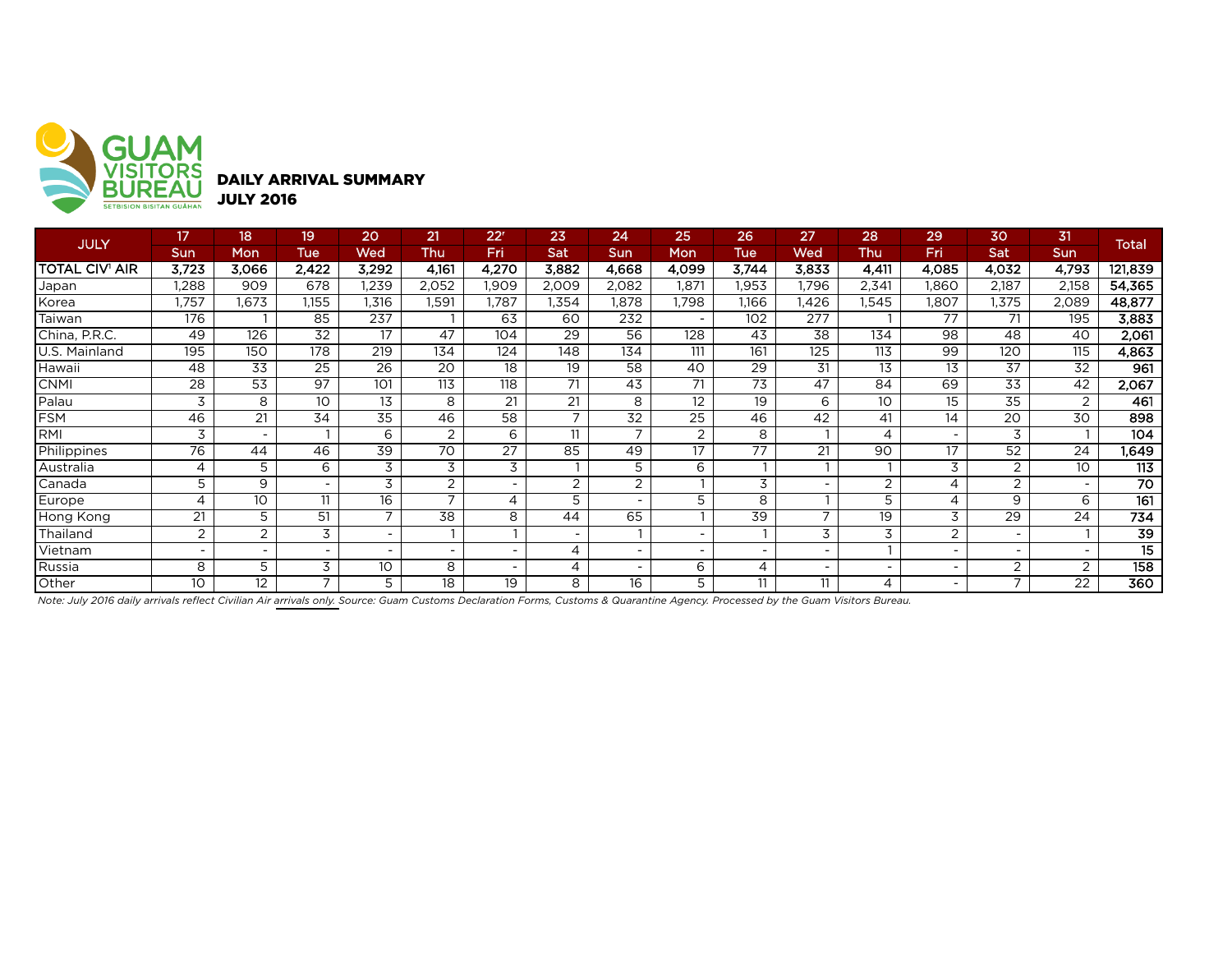

## DAILY ARRIVAL COMPARISON JULY 2016

|                 |        | 2015   |              |        | 2016   |              |          | % chg from LY |              |
|-----------------|--------|--------|--------------|--------|--------|--------------|----------|---------------|--------------|
| <b>JULY</b>     | Japan  | Other  | <b>Total</b> | Japan  | Other  | <b>Total</b> | Japan    | Other         | <b>Total</b> |
| $\mathbf{1}$    | 707    | 1,225  | 1,932        | 1,738  | 2,485  | 4,223        | 145.8%   | 102.9%        | 118.6%       |
| $\overline{2}$  | 1,595  | 1,859  | 3,454        | 1,830  | 1,773  | 3,603        | 14.7%    | $-4.6%$       | 4.3%         |
| $\overline{3}$  | 1,714  | 1,288  | 3,002        | 1,682  | 2,722  | 4,404        | $-1.9%$  | 111.3%        | 46.7%        |
| $\overline{4}$  | 2,077  | 1,398  | 3,475        | 1,465  | 2,206  | 3,671        | $-29.5%$ | 57.8%         | 5.6%         |
| $\overline{5}$  | 1,283  | 1,262  | 2,545        | 1,496  | 1,684  | 3,180        | 16.6%    | 33.4%         | 25.0%        |
| 6               | 2,000  | 2,056  | 4,056        | 1,541  | 2,080  | 3,621        | $-23.0%$ | 1.2%          | $-10.7%$     |
| $\overline{7}$  | 1,467  | 1,246  | 2,713        | 1,939  | 2,274  | 4,213        | 32.2%    | 82.5%         | 55.3%        |
| 8               | 1,542  | 1,254  | 2,796        | 1,944  | 2,339  | 4,283        | 26.1%    | 86.5%         | 53.2%        |
| $\overline{9}$  | 1,780  | 2,011  | 3,791        | 2,029  | 2,108  | 4,137        | 14.0%    | 4.8%          | 9.1%         |
| 10              | 1,914  | 1,443  | 3,357        | 1,857  | 2,694  | 4,551        | $-3.0%$  | 86.7%         | 35.6%        |
| 11              | 2,406  | 1,571  | 3,977        | 1,845  | 2,411  | 4,256        | $-23.3%$ | 53.5%         | 7.0%         |
| 12              | 2,191  | 2,148  | 4,339        | 1,733  | 1,871  | 3,604        | $-20.9%$ | $-12.9%$      | $-16.9%$     |
| 13              | 1,803  | 1,631  | 3,434        | 1,702  | 2,135  | 3,837        | $-5.6%$  | 30.9%         | 11.7%        |
| 14              | 2,140  | 1,654  | 3,794        | 2,034  | 2,168  | 4,202        | $-5.0%$  | 31.1%         | 10.8%        |
| 15              | 2,754  | 2,125  | 4,879        | 1,412  | 2,347  | 3,759        | $-48.7%$ | 10.4%         | $-23.0%$     |
| 16              | 2,050  | 2,108  | 4,158        | 1,786  | 2,028  | 3,814        | $-12.9%$ | $-3.8%$       | $-8.3%$      |
| 17              | 1,773  | 1,650  | 3,423        | 1,288  | 2,435  | 3,723        | $-27.4%$ | 47.6%         | 8.8%         |
| 18              | 2,504  | 1,752  | 4,256        | 909    | 2,157  | 3,066        | $-63.7%$ | 23.1%         | $-28.0%$     |
| 19              | 2,025  | 1,950  | 3,975        | 678    | 1,744  | 2,422        | $-66.5%$ | $-10.6%$      | $-39.1%$     |
| 20              | 2,029  | 2,074  | 4,103        | 1,239  | 2,053  | 3,292        | $-38.9%$ | $-1.0%$       | $-19.8%$     |
| 21              | 1,435  | 1,520  | 2,955        | 2,052  | 2,109  | 4,161        | 43.0%    | 38.8%         | 40.8%        |
| 22 <sup>r</sup> | 1,459  | 1,550  | 3,009        | 1,909  | 2,361  | 4,270        | 30.8%    | 52.3%         | 41.9%        |
| 23              | 1,514  | 2,100  | 3,614        | 2,009  | 1,873  | 3,882        | 32.7%    | $-10.8%$      | 7.4%         |
| 24              | 1,841  | 1,805  | 3,646        | 2,082  | 2,586  | 4,668        | 13.1%    | 43.3%         | 28.0%        |
| 25              | 2,182  | 1,945  | 4,127        | 1,871  | 2,228  | 4,099        | $-14.3%$ | 14.6%         | $-0.7%$      |
| 26              | 2,222  | 2,208  | 4,430        | 1,953  | 1,791  | 3,744        | $-12.1%$ | $-18.9%$      | $-15.5%$     |
| 27              | 2,322  | 1,930  | 4,252        | 1,796  | 2,037  | 3,833        | $-22.7%$ | 5.5%          | $-9.9%$      |
| 28              | 1,829  | 1,315  | 3,144        | 2,341  | 2,070  | 4,411        | 28.0%    | 57.4%         | 40.3%        |
| 29              | 1,946  | 2,052  | 3,998        | 1,860  | 2,225  | 4,085        | $-4.4%$  | 8.4%          | 2.2%         |
| 30              | 2,045  | 2,271  | 4,316        | 2,187  | 1,845  | 4,032        | 6.9%     | $-18.8%$      | $-6.6%$      |
| 31              | 2,139  | 1,940  | 4,079        | 2,158  | 2,635  | 4,793        | 0.9%     | 35.8%         | 17.5%        |
| <b>Total</b>    | 58,688 | 54,341 | 113,029      | 54,365 | 67,474 | 121,839      | $-7.4%$  | 24.2%         | 7.8%         |

*Note: July daily arrivals reflect "Civilian Air" arrivals only.*